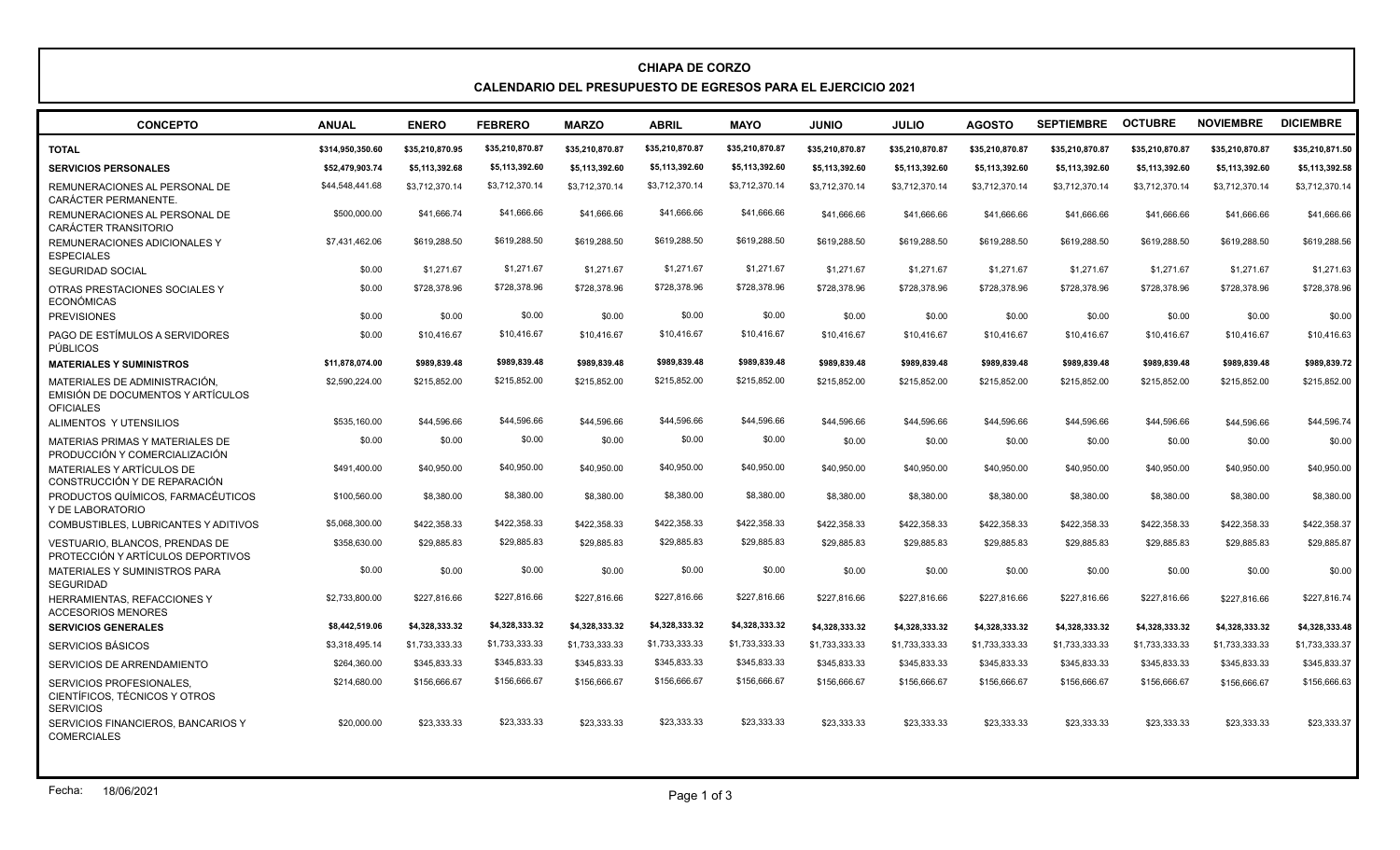## **CHIAPA DE CORZO CALENDARIO DEL PRESUPUESTO DE EGRESOS PARA EL EJERCICIO 2021**

| <b>CONCEPTO</b>                                                                 | <b>ANUAL</b>    | <b>ENERO</b>   | <b>FEBRERO</b> | <b>MARZO</b>   | <b>ABRIL</b>   | <b>MAYO</b>    | <b>JUNIO</b>   | <b>JULIO</b>   | <b>AGOSTO</b>  | <b>SEPTIEMBRE</b> | <b>OCTUBRE</b> | <b>NOVIEMBRE</b> | <b>DICIEMBRE</b> |
|---------------------------------------------------------------------------------|-----------------|----------------|----------------|----------------|----------------|----------------|----------------|----------------|----------------|-------------------|----------------|------------------|------------------|
| SERVICIOS DE INSTALACIÓN,<br>REPARACIÓN. MANTENIMIENTO Y<br><b>CONSERVACIÓN</b> | \$1,541,880.00  | \$131,666.67   | \$131,666.67   | \$131,666.67   | \$131,666.67   | \$131,666.67   | \$131,666.67   | \$131,666.67   | \$131,666.67   | \$131,666.67      | \$131,666.67   | \$131,666.67     | \$131,666.63     |
| SERVICIOS DE COMUNICACIÓN SOCIAL Y<br><b>PUBLICIDAD</b>                         | \$510,720.00    | \$87,500.00    | \$87,500.00    | \$87,500.00    | \$87,500.00    | \$87,500.00    | \$87,500.00    | \$87,500.00    | \$87,500.00    | \$87,500.00       | \$87,500.00    | \$87,500.00      | \$87,500.00      |
| SERVICIOS DE TRASLADO Y VIÁTICOS                                                | \$758,780.00    | \$302,083.33   | \$302,083.33   | \$302,083.33   | \$302,083.33   | \$302,083.33   | \$302,083.33   | \$302,083.33   | \$302,083.33   | \$302,083.33      | \$302,083.33   | \$302,083.33     | \$302,083.37     |
| <b>SERVICIOS OFICIALES</b>                                                      | \$800,000.00    | \$1,243,333.33 | \$1,243,333.33 | \$1,243,333.33 | \$1,243,333.33 | \$1,243,333.33 | \$1,243,333.33 | \$1,243,333.33 | \$1,243,333.33 | \$1,243,333.33    | \$1,243,333.33 | \$1,243,333.33   | \$1,243,333.37   |
| OTROS SERVICIOS GENERALES                                                       | \$1,013,603.92  | \$304,583.33   | \$304,583.33   | \$304,583.33   | \$304,583.33   | \$304,583.33   | \$304,583.33   | \$304,583.33   | \$304,583.33   | \$304,583.33      | \$304,583.33   | \$304,583.33     | \$304,583.37     |
| TRANSFERENCIAS, ASIGNACIONES,<br><b>SUBSIDIOS Y OTRAS AYUDAS</b>                | \$10,859,906.51 | \$2,267,297.88 | \$2,267,297.88 | \$2,267,297.88 | \$2,267,297.88 | \$2,267,297.88 | \$2,267,297.88 | \$2,267,297.88 | \$2,267,297.88 | \$2,267,297.88    | \$2,267,297.88 | \$2,267,297.88   | \$2,267,297.96   |
| <b>TRANSFERENCIAS INTERNAS Y</b><br>ASIGNACIONES AL SECTOR PÚBLICO              | \$8,485,974.33  | \$1,511,531.92 | \$1,511,531.92 | \$1,511,531.92 | \$1,511,531.92 | \$1,511,531.92 | \$1,511,531.92 | \$1,511,531.92 | \$1,511,531.92 | \$1,511,531.92    | \$1,511,531.92 | \$1,511,531.92   | \$1,511,531.97   |
| <b>SUBSIDIOS Y SUBVENCIONES</b>                                                 | \$200,000.00    | \$387,500.00   | \$387,500.00   | \$387,500.00   | \$387,500.00   | \$387,500.00   | \$387,500.00   | \$387,500.00   | \$387,500.00   | \$387,500.00      | \$387,500.00   | \$387,500.00     | \$387,500.00     |
| AYUDAS SOCIALES                                                                 | \$2,173,932.18  | \$368,265.96   | \$368,265.96   | \$368,265.96   | \$368,265.96   | \$368,265.96   | \$368,265.96   | \$368,265.96   | \$368,265.96   | \$368,265.96      | \$368,265.96   | \$368,265.96     | \$368,265.99     |
| PENSIONES Y JUBILACIONES                                                        | \$0.00          | \$0.00         | \$0.00         | \$0.00         | \$0.00         | \$0.00         | \$0.00         | \$0.00         | \$0.00         | \$0.00            | \$0.00         | \$0.00           | \$0.00           |
| <b>DONATIVOS</b>                                                                | \$0.00          | \$0.00         | \$0.00         | \$0.00         | \$0.00         | \$0.00         | \$0.00         | \$0.00         | \$0.00         | \$0.00            | \$0.00         | \$0.00           | \$0.00           |
| <b>BIENES MUEBLES, INMUEBLES E</b><br><b>INTANGIBLES</b>                        | \$0.00          | \$0.00         | \$0.00         | \$0.00         | \$0.00         | \$0.00         | \$0.00         | \$0.00         | \$0.00         | \$0.00            | \$0.00         | \$0.00           | \$0.00           |
| <b>MOBILIARIO Y EQUIPO DE</b><br>ADMINISTRACIÓN                                 | \$0.00          | \$0.00         | \$0.00         | \$0.00         | \$0.00         | \$0.00         | \$0.00         | \$0.00         | \$0.00         | \$0.00            | \$0.00         | \$0.00           | \$0.00           |
| MOBILIARIO Y EQUIPO EDUCACIONAL Y<br><b>RECREATIVO</b>                          | \$0.00          | \$0.00         | \$0.00         | \$0.00         | \$0.00         | \$0.00         | \$0.00         | \$0.00         | \$0.00         | \$0.00            | \$0.00         | \$0.00           | \$0.00           |
| EQUIPO E INSTRUMENTAL MÉDICO Y DE<br><b>LABORATORIO</b>                         | \$0.00          | \$0.00         | \$0.00         | \$0.00         | \$0.00         | \$0.00         | \$0.00         | \$0.00         | \$0.00         | \$0.00            | \$0.00         | \$0.00           | \$0.00           |
| VEHÍCULOS Y EQUIPO DE TRANSPORTE                                                | \$0.00          | \$0.00         | \$0.00         | \$0.00         | \$0.00         | \$0.00         | \$0.00         | \$0.00         | \$0.00         | \$0.00            | \$0.00         | \$0.00           | \$0.00           |
| <b>MAQUINARIA, OTROS EQUIPOS Y</b><br><b>HERRAMIENTAS</b>                       | \$0.00          | \$0.00         | \$0.00         | \$0.00         | \$0.00         | \$0.00         | \$0.00         | \$0.00         | \$0.00         | \$0.00            | \$0.00         | \$0.00           | \$0.00           |
| ACTIVOS BIOLÓGICOS                                                              | \$0.00          | \$0.00         | \$0.00         | \$0.00         | \$0.00         | \$0.00         | \$0.00         | \$0.00         | \$0.00         | \$0.00            | \$0.00         | \$0.00           | \$0.00           |
| <b>BIENES INMUEBLES</b>                                                         | \$0.00          | \$0.00         | \$0.00         | \$0.00         | \$0.00         | \$0.00         | \$0.00         | \$0.00         | \$0.00         | \$0.00            | \$0.00         | \$0.00           | \$0.00           |
| <b>ACTIVOS INTANGIBLES</b>                                                      | \$0.00          | \$0.00         | \$0.00         | \$0.00         | \$0.00         | \$0.00         | \$0.00         | \$0.00         | \$0.00         | \$0.00            | \$0.00         | \$0.00           | \$0.00           |
| <b>INVERSIÓN PÚBLICA</b>                                                        | \$21,576,277.72 | \$2,053,138.17 | \$2,053,138.17 | \$2,053,138.17 | \$2,053,138.17 | \$2,053,138.17 | \$2,053,138.17 | \$2,053,138.17 | \$2,053,138.17 | \$2,053,138.17    | \$2,053,138.17 | \$2,053,138.17   | \$2,053,138.20   |
| OBRA PÚBLICA EN BIENES DE DOMINIO<br>PÚBLICO                                    | \$21,576,277.72 | \$2,011,471.50 | \$2,011,471.50 | \$2,011,471.50 | \$2,011,471.50 | \$2,011,471.50 | \$2,011,471.50 | \$2,011,471.50 | \$2,011,471.50 | \$2,011,471.50    | \$2,011,471.50 | \$2,011,471.50   | \$2,011,471.57   |
| OBRA PÚBLICA EN BIENES DE DOMINIO<br><b>PROPIO</b>                              | \$0.00          | \$41,666.67    | \$41,666.67    | \$41,666.67    | \$41,666.67    | \$41,666.67    | \$41.666.67    | \$41,666,67    | \$41,666,67    | \$41.666.67       | \$41,666,67    | \$41,666,67      | \$41,666.63      |
| PROYECTOS PRODUCTIVOS Y ACCIONES<br>DE FOMENTO                                  | \$0.00          | \$0.00         | \$0.00         | \$0.00         | \$0.00         | \$0.00         | \$0.00         | \$0.00         | \$0.00         | \$0.00            | \$0.00         | \$0.00           | \$0.00           |
| <b>INVERSIONES FINANCIERAS Y OTRAS</b><br><b>PROVISIONES</b>                    | \$0.00          | \$0.00         | \$0.00         | \$0.00         | \$0.00         | \$0.00         | \$0.00         | \$0.00         | \$0.00         | \$0.00            | \$0.00         | \$0.00           | \$0.00           |
| <b>INVERSIONES PARA EL FOMENTO DE</b><br><b>ACTIVIDADES PRODUCTIVAS</b>         | \$0.00          | \$0.00         | \$0.00         | \$0.00         | \$0.00         | \$0.00         | \$0.00         | \$0.00         | \$0.00         | \$0.00            | \$0.00         | \$0.00           | \$0.00           |